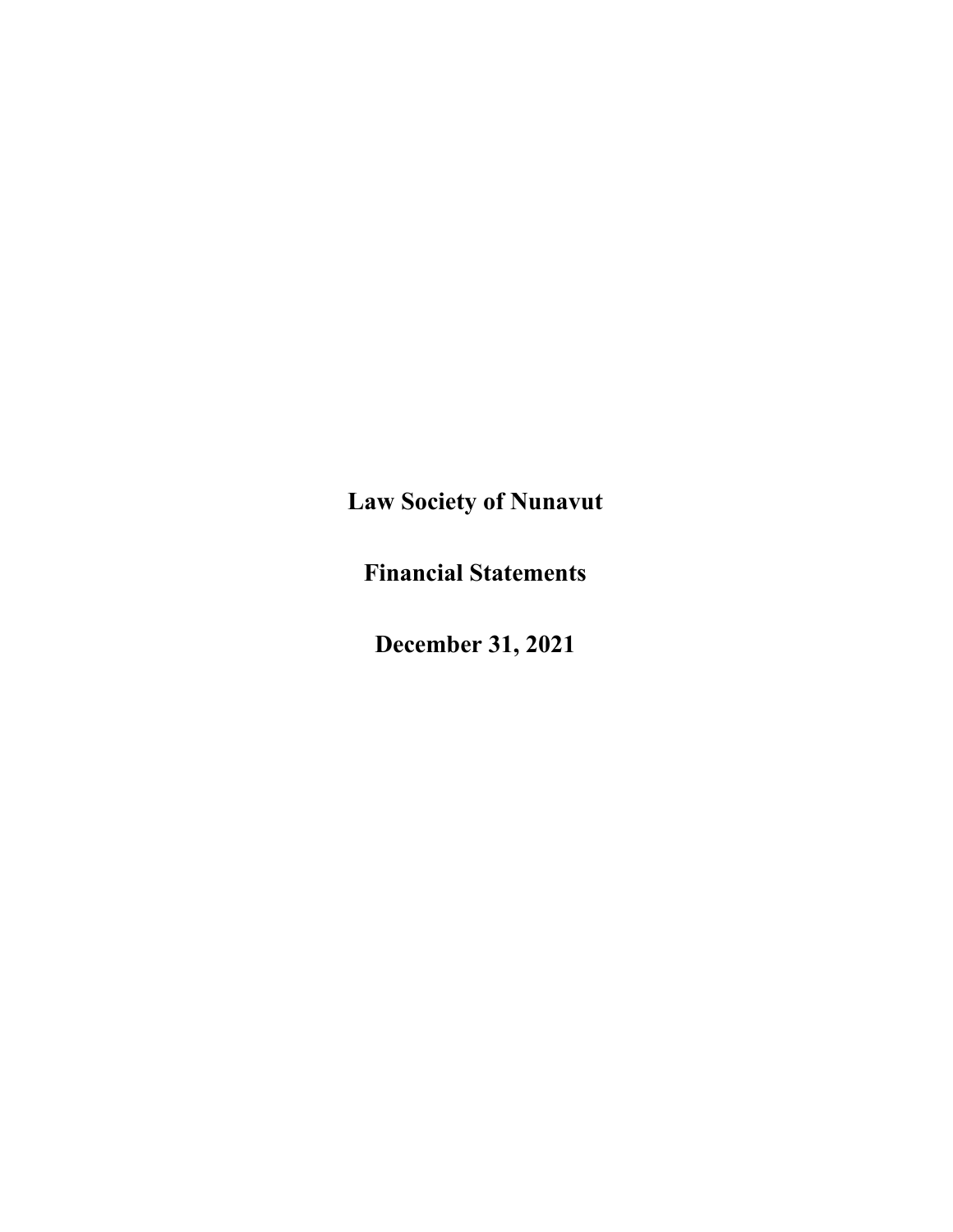#### **Table of Contents**

|                                              | Page    |
|----------------------------------------------|---------|
| Independent Auditor's Report                 | $1 - 2$ |
| Statement of Revenues and Expenses           |         |
| <b>Statement of Changes in Fund Balances</b> | 2       |
| <b>Statement of Financial Position</b>       | 3       |
| <b>Statement of Cash Flows</b>               | 4       |
| Notes to the Financial Statements            | $5 - 8$ |
| Schedule of Programs                         | 9       |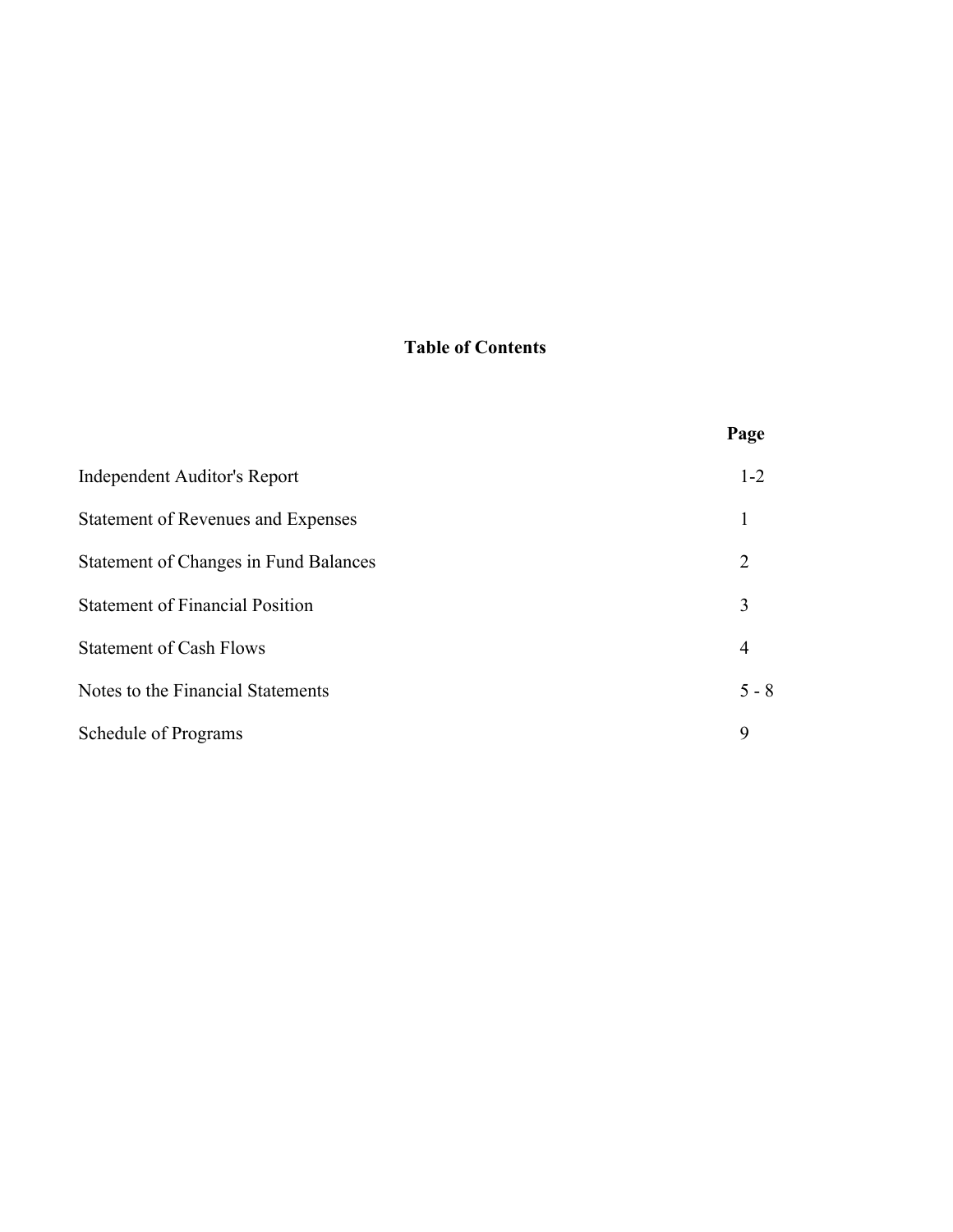#### **DRAFT - INDEPENDENT AUDITOR'S REPORT**

To the Board of Directors of the Law Society of Nunavut

#### **Opinion**

We have audited the financial statements of the Law Society of Nunavut (the Society), which comprise the statement of financial position as at December 31, 2021, and the statements of revenues and expenses, changes in fund balances and cash flows for the year then ended, and notes to the financial statements, including a summary of significant accounting policies and other explanatory information.

In our opinion, the accompanying financial statements present fairly, in all material respects, the financial position of the Society as at December 31, 2021, and its results of operations and its cash flows for the year then ended in accordance with Canadian accounting standards for not-for-profit organizations (ASNPO).

#### **Basis for Opinion**

We conducted our audit in accordance with Canadian generally accepted auditing standards. Our responsibilities under those standards are further described in the *Auditor's Responsibilities for the Audit of the Financial Statements* section of our report. We are independent of the Society in accordance with the ethical requirements that are relevant to our audit of the financial statements in Canada, and we have fulfilled our other ethical responsibilities in accordance with these requirements. We believe that the audit evidence we have obtained is sufficient and appropriate to provide a basis for our opinion.

#### **Responsibilities of Management and Those Charged with Governance for the Financial Statements**

Management is responsible for the preparation and fair presentation of the financial statements in accordance with ASNPO, and for such internal control as management determines is necessary to enable the preparation of financial statements that are free from material misstatement, whether due to fraud or error.

In preparing the financial statements, management is responsible for assessing the Society's ability to continue as a going concern, disclosing, as applicable, matters related to going concern and using the going concern basis of accounting unless management either intends to liquidate the Society or to cease operations, or has no realistic alternative but to do so.

Those charged with governance are responsible for overseeing the Society's financial reporting process.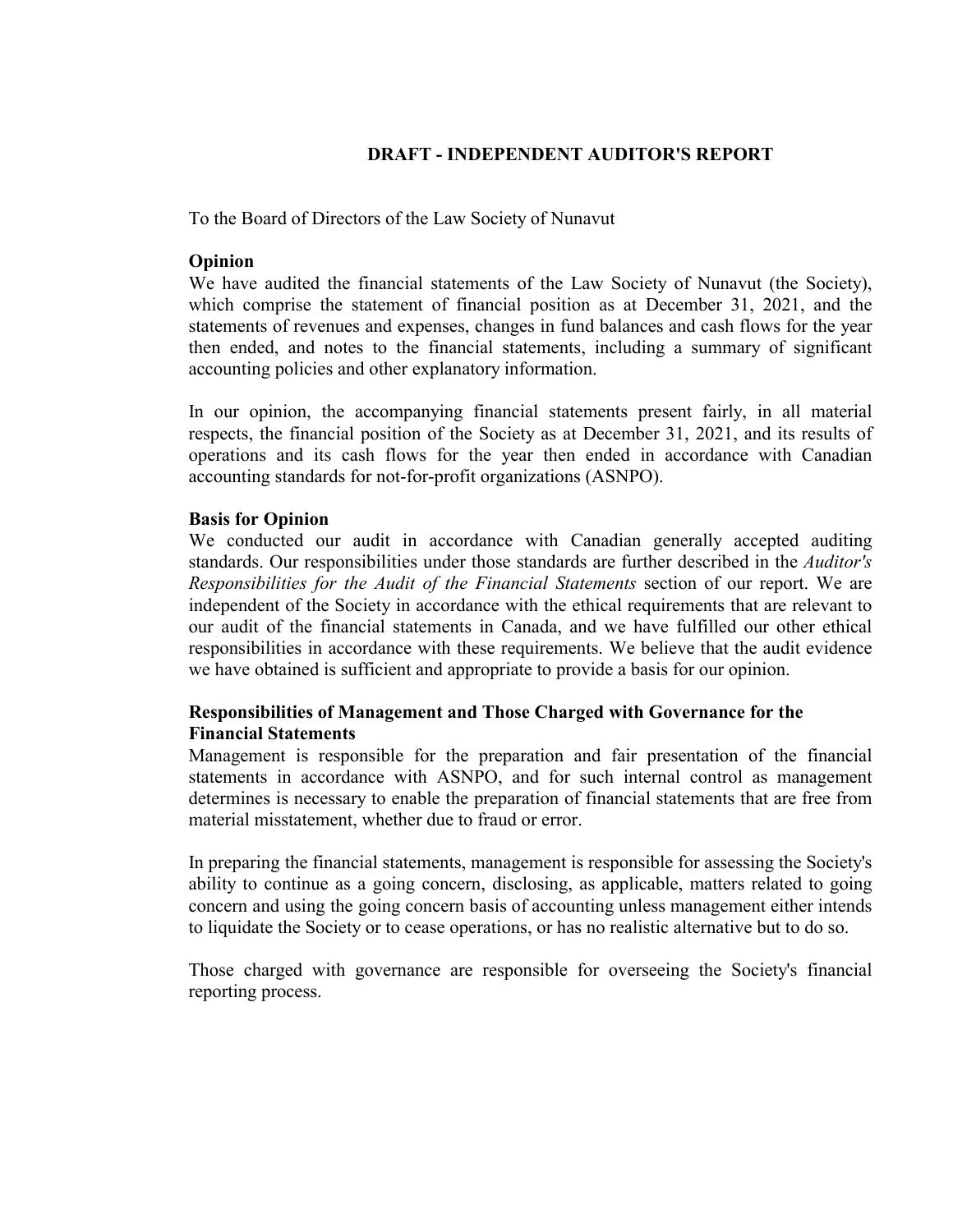#### **DRAFT INDEPENDENT AUDITOR'S REPORT (CONT.)**

#### **Auditor's Responsibilities for the Audit of the Financial Statements**

Our objectives are to obtain reasonable assurance about whether the financial statements as a whole are free from material misstatement, whether due to fraud or error, and to issue an auditor's report that includes our opinion. Reasonable assurance is a high level of assurance, but is not a guarantee that an audit conducted in accordance with Canadian generally accepted auditing standards will always detect a material misstatement when it exists. Misstatements can arise from fraud or error and are considered material if, individually or in the aggregate, they could reasonably be expected to influence the economic decisions of users taken on the basis of these financial statements. As part of an audit in accordance with Canadian generally accepted auditing standards, we exercise professional judgment and maintain professional skepticism throughout the audit. We also:

- Identify and assess the risks of material misstatement of the financial statements, whether due to fraud or error, design and perform audit procedures responsive to those risks, and obtain audit evidence that is sufficient and appropriate to provide a basis for our opinion. The risk of not detecting a material misstatement resulting from fraud is higher than for one resulting from error, as fraud may involve collusion, forgery, intentional omissions, misrepresentations, or the override of internal control.
- Obtain an understanding of internal control relevant to the audit in order to design audit procedures that are appropriate in the circumstances, but not for the purpose of expressing an opinion on the effectiveness of the Society's internal control.
- Evaluate the appropriateness of accounting policies used and the reasonableness of accounting estimates and related disclosures made by management.
- Conclude on the appropriateness of management's use of the going concern basis of accounting and, based on the audit evidence obtained, whether a material uncertainty exists related to events or conditions that may cast significant doubt on the Society's ability to continue as a going concern. If we conclude that a material uncertainty exists, we are required to draw attention in our auditor's report to the related disclosures in the financial statements or, if such disclosures are inadequate, to modify our opinion. Our conclusions are based on the audit evidence obtained up to the date of our auditor's report. However, future events or conditions may cause the Society to cease to continue as a going concern.
- Evaluate the overall presentation, structure and content of the financial statements, including the disclosures, and whether the financial statements represent the underlying transactions and events in a manner that achieves fair presentation.

We communicate with those charged with governance regarding, among other matters, the planned scope and timing of the audit and significant audit findings, including any significant deficiencies in internal control that we identify during our audit.

Yellowknife, NT Chartered Professional Accountants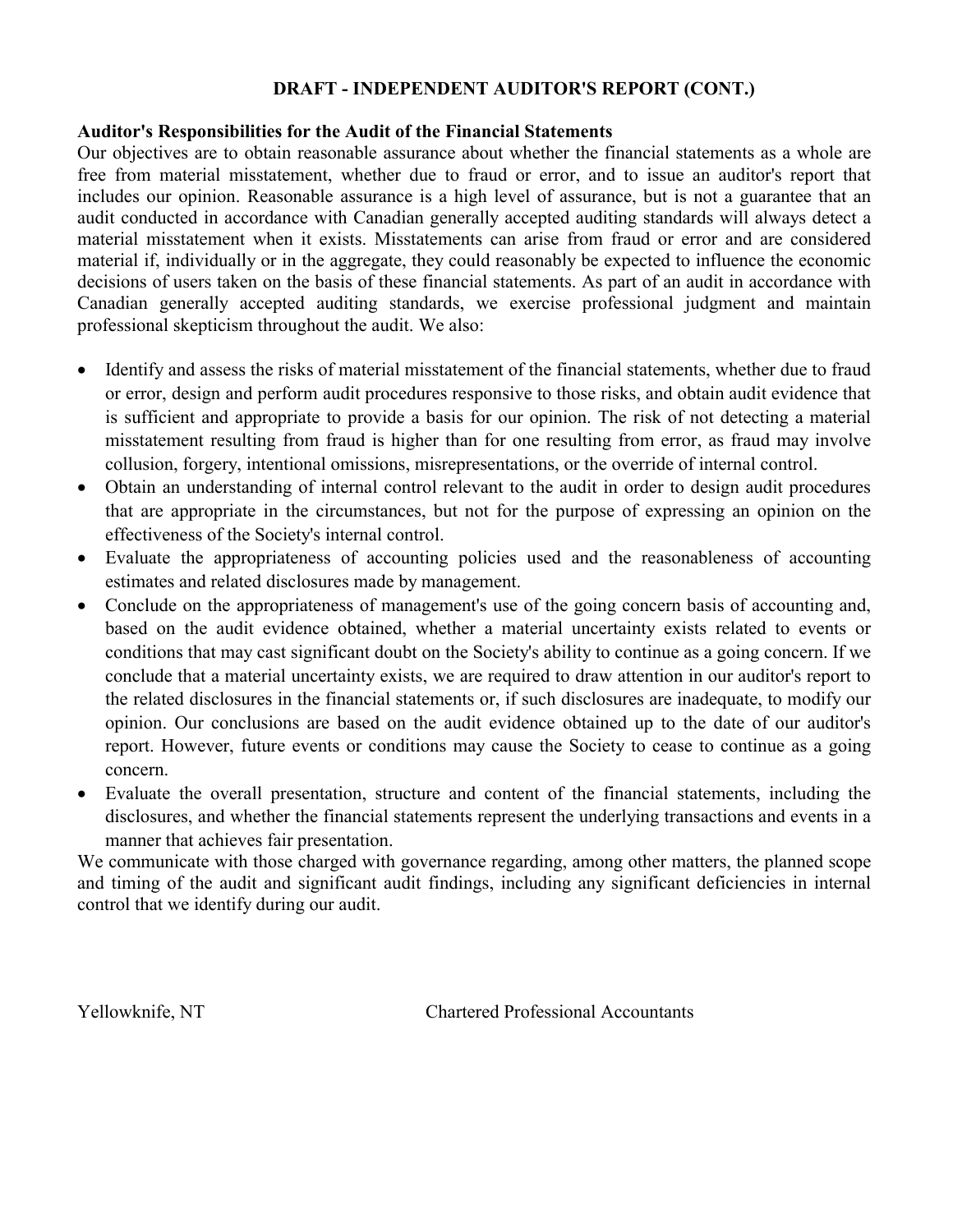#### **STATEMENT OF REVENUES AND EXPENSES** *Year ended December 31, 2021*

|                                          | <b>General</b><br>Fund | <b>Other Programs</b><br>Schedule 1 | <b>Assurance</b><br>Fund | Liability<br><b>Fund</b> | 2021                     | 2020           |
|------------------------------------------|------------------------|-------------------------------------|--------------------------|--------------------------|--------------------------|----------------|
| <b>REVENUES</b>                          |                        |                                     |                          |                          |                          |                |
| Application, admission and<br>other fees | \$<br>36,336 \$        |                                     | \$                       | \$                       | $\mathbb S$<br>36,336 \$ | 31,937         |
| Levies                                   |                        |                                     | 46,000                   | 55,777                   | 101,777                  | 128,908        |
| Investment income                        | 39                     |                                     | 16,622                   | 12,197                   | 28,858                   | 5,518          |
| Membership fees                          | 599,700                |                                     |                          |                          | 599,700                  | 575,536        |
| Restricted appearance fees               | 66,500                 |                                     |                          |                          | 66,500                   | 56,000         |
| The Law Foundation of Ontario            | $\blacksquare$         | 69,199                              |                          |                          | 69,199                   | 80,674         |
| Government of Canada                     |                        | 401,160                             |                          |                          | 401,160                  | 283,886        |
|                                          | 702,575                | 470,359                             | 62,622                   | 67,974                   | 1,303,530                | 1,162,459      |
| <b>EXPENSES</b>                          |                        |                                     |                          |                          |                          |                |
| Access to Justice program                |                        |                                     |                          |                          |                          |                |
| Advertising                              | 7,590                  |                                     |                          |                          | 7,590                    | 197            |
| AGM and meetings                         | 24,894                 |                                     |                          |                          | 24,894                   | 15,139         |
| Program expenses                         | $\overline{a}$         | 489,142                             |                          |                          | 489,142                  | 364,560        |
| Equipment                                | 8,926                  |                                     |                          |                          | 8,926                    | 10,552         |
| CLIA assurance premium                   |                        |                                     | 22,834                   |                          | 22,834                   | 7,567          |
| CLIA insurance premium                   |                        |                                     |                          | 68,724                   | 68,724                   | 80,793         |
| Interest and bank charges                | 1,205                  |                                     | 100                      | 75                       | 1,380                    | 1,996          |
| Memberships, dues and licenses           | 28,239                 |                                     |                          | $\overline{\phantom{0}}$ | 28,239                   | 31,111         |
| Office and postage                       | 25,158                 |                                     |                          |                          | 25,158                   | 15,143         |
| Professional fees                        | 174,682                |                                     |                          |                          | 174,682                  | 141,110        |
| Project management                       | $\blacksquare$         |                                     |                          |                          | $\overline{\phantom{a}}$ | $\blacksquare$ |
| Rent                                     | 67,982                 |                                     |                          |                          | 67,982                   | 59,257         |
| Salaries and benefits                    | 434,763                |                                     |                          |                          | 434,763                  | 386,064        |
| Telecommunications                       | 10,690                 |                                     |                          |                          | 10,690                   | 14,401         |
| Travel                                   | 2,820                  |                                     | 1,706                    |                          | 4,526                    | 5,087          |
|                                          | 786,949                | 489,142                             | 24,640                   | 68,799                   | 1,369,530                | 1,132,977      |
| <b>EXCESS REVENUES</b><br>(EXPENSES)     | \$<br>$(84,374)$ \$    | $(18, 783)$ \$                      | 37,982                   | $(825)$ \$<br>S          | $(66,000)$ \$            | 29,482         |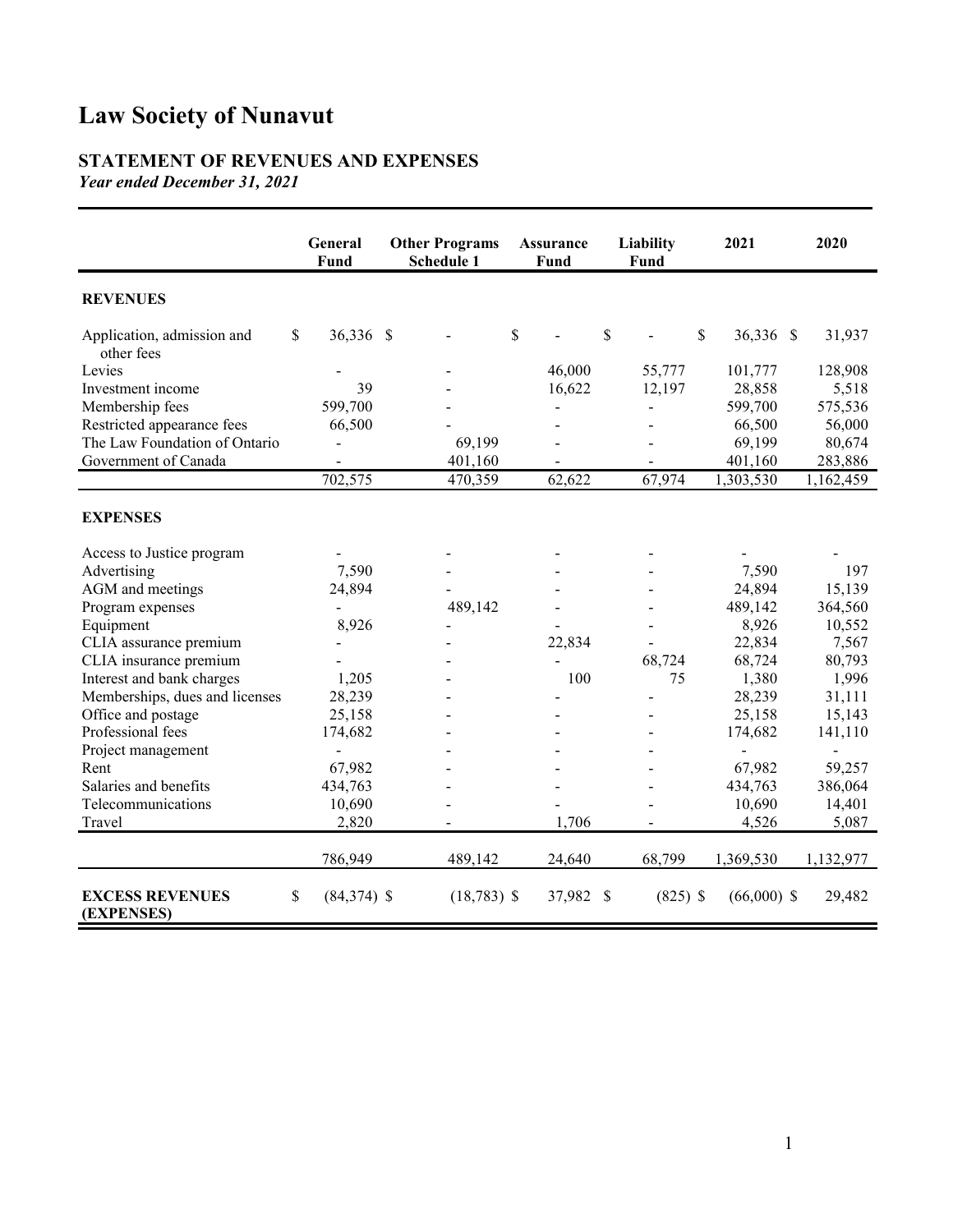#### **STATEMENT OF CHANGES IN FUND BALANCES** *Year ended December 31, 2021*

|                                                          | <b>Unrestricted</b>            | <b>Restricted</b>        |                                 |                            |                     |
|----------------------------------------------------------|--------------------------------|--------------------------|---------------------------------|----------------------------|---------------------|
|                                                          | General<br><b>Fund</b>         | <b>Assurance</b><br>Fund | <b>Liability</b><br><b>Fund</b> | 2021                       | 2020                |
|                                                          |                                |                          |                                 |                            |                     |
| <b>BALANCE, OPENING</b><br>Excess of revenues (expenses) | \$<br>508,584 \$<br>(103, 157) | 739,450 \$<br>37,982     | 218,998 \$<br>(825)             | $1,467,032$ \$<br>(66,000) | 1,437,550<br>29,482 |
| <b>BALANCE, CLOSING</b>                                  | 405,427 \$                     | 777,432 \$               | 218,173 \$                      | $1,401,032$ \$             | 1,467,032           |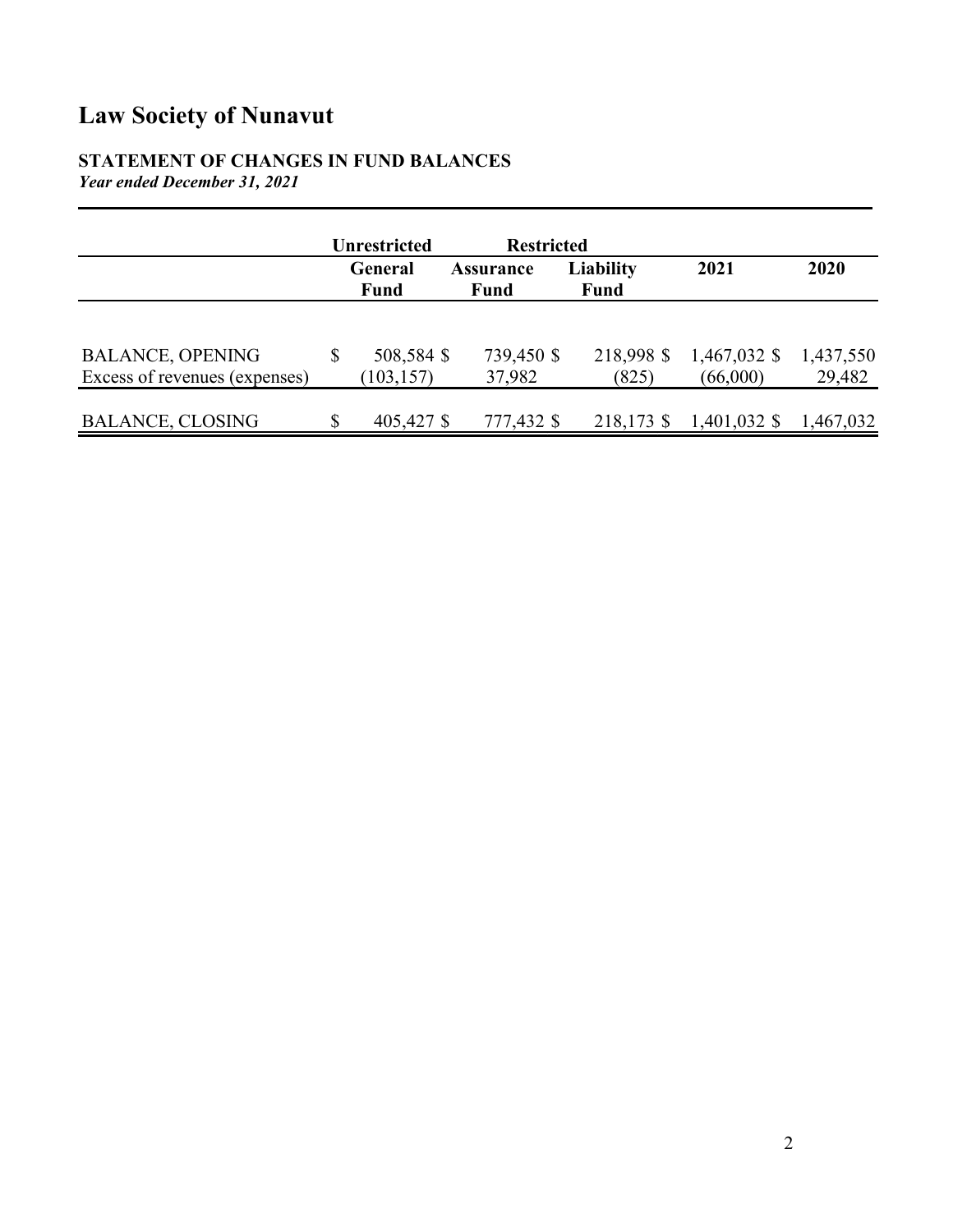## STATEMENT OF FINANCIAL POSITION Year ended December 31, 2021

|                                                                              |   | General<br>Fund               | Assurance<br>Fund | Liability<br>Fund        | 2021                                     | 2020                                                |
|------------------------------------------------------------------------------|---|-------------------------------|-------------------|--------------------------|------------------------------------------|-----------------------------------------------------|
| <b>ASSETS</b>                                                                |   |                               |                   |                          |                                          |                                                     |
| <b>CURRENT ASSETS</b>                                                        |   |                               |                   |                          |                                          |                                                     |
| Cash and cash equivalents<br>Account receivable (note 3)<br>Prepaid expenses | S | 428,713 S<br>47,432<br>30,853 | 741,687           | $\overline{\phantom{a}}$ | S 361,994 S1,532,394<br>47,432<br>30,853 | \$1,614,065<br>10,536<br>43,588                     |
| Inter-fund receivable (payable)                                              |   | 108,076                       | 35,745            | (143, 821)               | -                                        |                                                     |
|                                                                              |   |                               |                   |                          |                                          | S 615,074 S 777,432 S 218,173 S1,610,679 S1,668,189 |
| <b>LIABILITIES</b>                                                           |   |                               |                   |                          |                                          |                                                     |

**CURRENT LIABILITIES** 

| Accounts payable and accrued liabilities (note 4) \$ | 70,816 S                     | $\blacksquare$               | S | $\qquad \qquad \blacksquare$ | S | 70,816 S    | 43,027      |
|------------------------------------------------------|------------------------------|------------------------------|---|------------------------------|---|-------------|-------------|
| Due to Nunavut Law Foundation                        | 14,700                       | $\blacksquare$               |   | -                            |   | 14,700      | 8,175       |
| Deferred fee revenue (note 5)                        | 124,131                      | $\qquad \qquad \blacksquare$ |   | $\overline{\phantom{0}}$     |   | 124,131     | 23,389      |
| Deferred grant revenue (note 6)                      |                              | $\qquad \qquad \blacksquare$ |   |                              |   |             | 126,566     |
|                                                      | 209,647                      | $\frac{1}{2}$                |   | $\frac{1}{2}$                |   | 209,647     | 201,157     |
| <b>FUND BALANCES</b>                                 |                              |                              |   |                              |   |             |             |
| Restricted                                           | $\qquad \qquad \blacksquare$ | 777,432                      |   | 218,173                      |   | 995,605     | 958,448     |
| Unrestricted                                         | 405,427                      |                              |   | $\blacksquare$               |   | 405,427     | 508,584     |
|                                                      | 405,427                      | 777,432                      |   | 218,173                      |   | 1,401,032   | 1,467,032   |
|                                                      | \$615,074                    | 777,432                      | S | 218,173                      |   | \$1,610,679 | \$1,668,189 |

Contingent liabilities (Note 7) Commitments (Note 8)

## APPROVED BY THE BOARD:

President nocc MIA MANOCCHIO FOR LAURENS.

Seeretary/Treasurer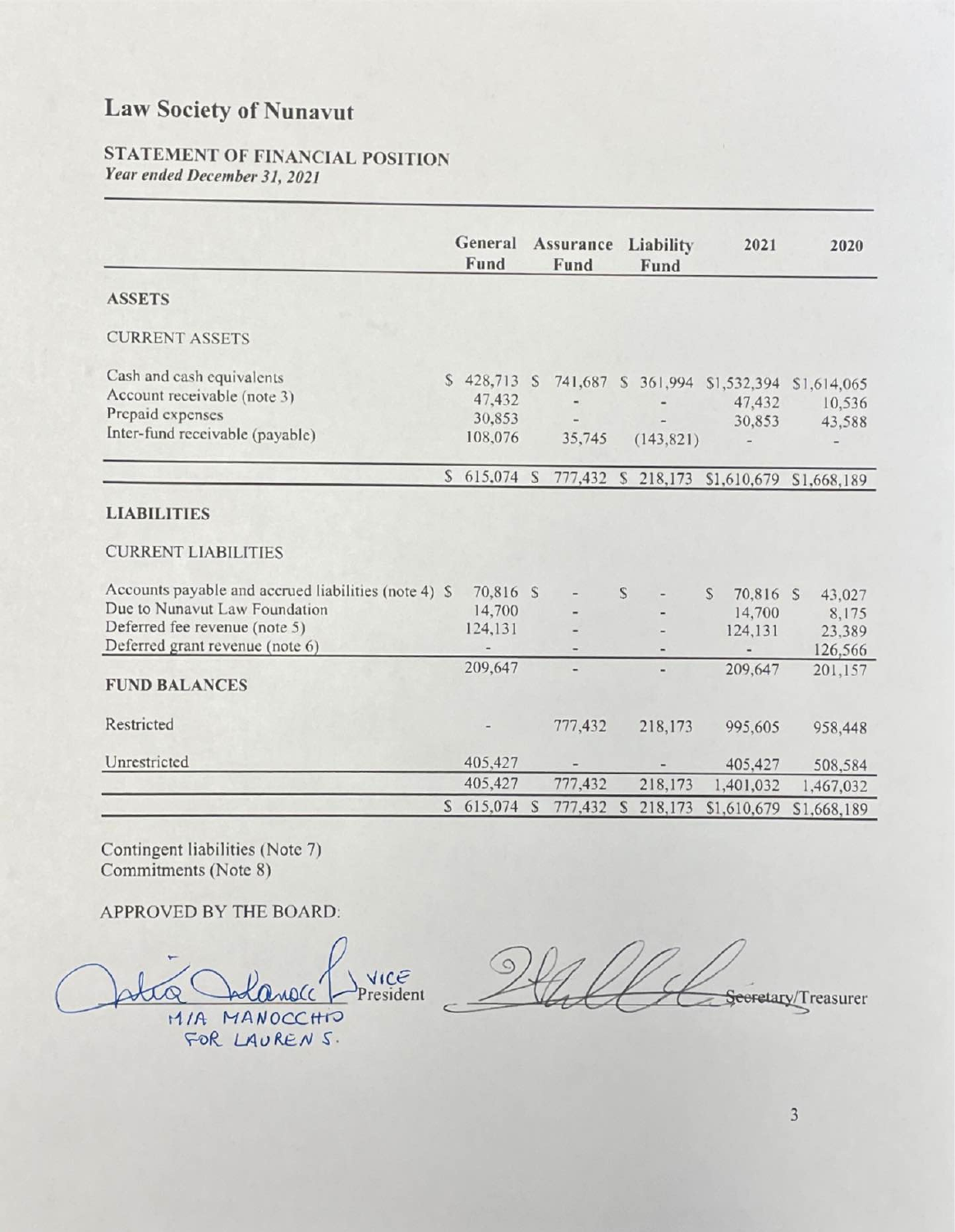## **STATEMENT OF CASHFLOWS**

*Year ended December 31, 2021*

|                                                      | 2021                | 2020      |
|------------------------------------------------------|---------------------|-----------|
| <b>OPERATING ACTIVITIES</b>                          |                     |           |
| Excess of revenue (expenses)                         | \$<br>$(66,000)$ \$ | 29,482    |
| <b>CHANGE IN NON-CASH WORKING CAPITAL ITEMS</b>      |                     |           |
| (Increase) decrease in accounts receivable           | (36,896)            | 12,055    |
| Due to (from) Nunavut Law Foundation                 | 6,525               | 2,767     |
| Decrease (increase) in prepaid expenses              | 12,735              | (36, 445) |
| Increase in accounts payable and accrued liabilities | 27,789              | 2,958     |
| Increase in deferred fees                            | 100,742             | 23,389    |
| (Decrease) increase in deferred grant revenue        | (126, 566)          | 87,919    |
| <b>CHANGE IN CASH</b>                                | (81,671)            | 122,125   |
| CASH AND CASH EQUIVALENTS, OPENING                   | 1,614,065           | 1,491,940 |
| CASH AND CASH EQUIVALENTS, CLOSING                   | \$<br>1,532,394 \$  | 1,614,065 |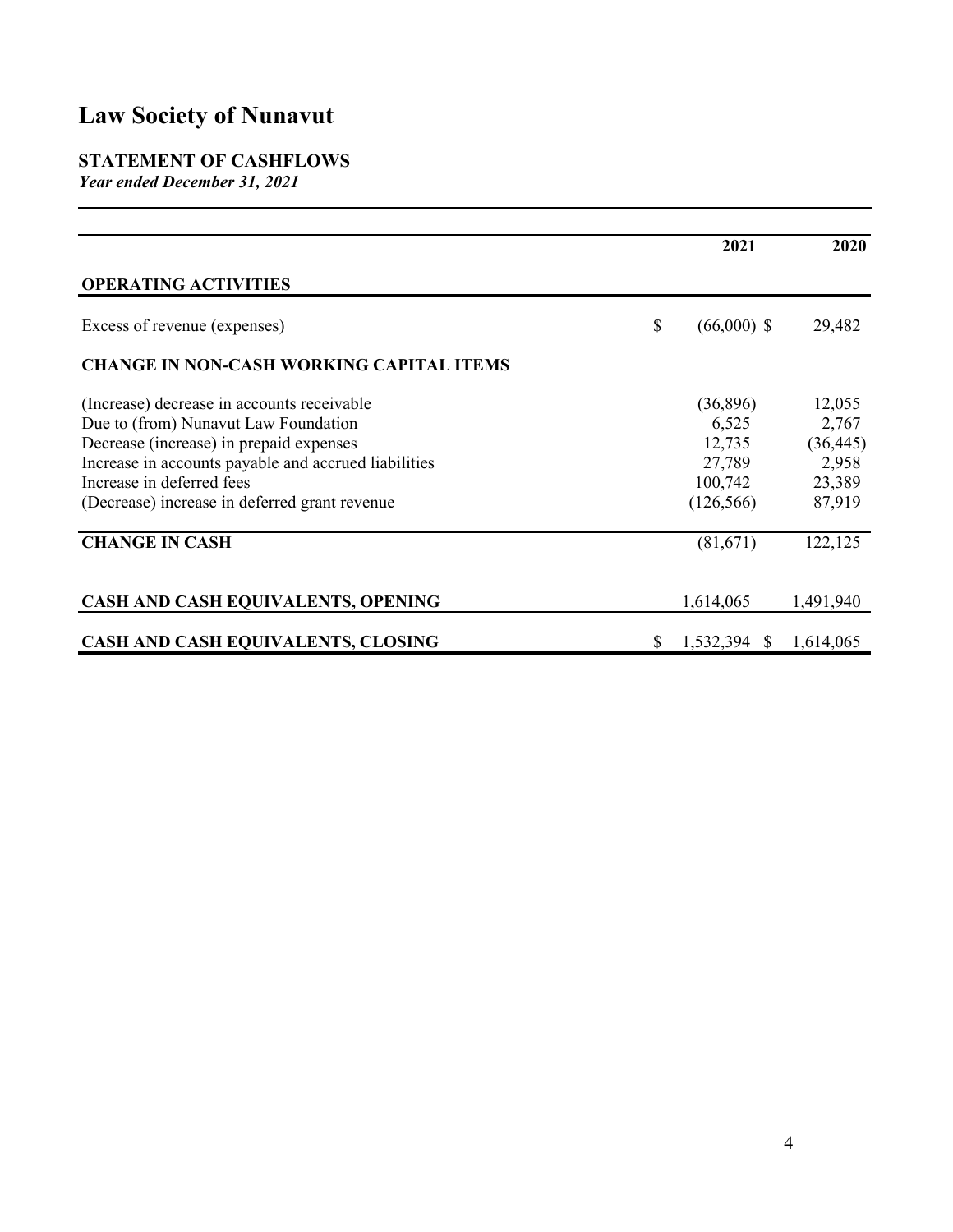#### **NOTES TO THE FINANCIAL STATEMENTS** *Year ended December 31, 2021*

#### **1 - NATURE OF ACTIVITIES AND BASIS OF ACCOUNTING**

The Law Society of Nunavut is incorporated under the Legal Profession Act of Nunavut. The purpose of the Society is to provide services to the legal profession in Nunavut. The main services are admission, discipline and education.

The Society is a not-for-profit organization and is exempt from income tax under Sec.149(1)(l) of the Income Tax Act (Canada)

#### **2 - SIGNIFICANT ACCOUNTING POLICIES**

The accounting policies followed by the Society are in accordance with Canadian accounting standards for not-for-profit organizations and include the following significant accounting policies:

#### **a. Use of Estimates**

The preparation of financial statements in conformity with Canadian accounting standards for not-forprofit organizations requires management to make estimates and assumptions that affect the reported amounts of assets and liabilities, the disclosure of contingent assets and liabilities at the date of the financial statements and the reported amounts of revenue and expenses during the year. Actual results could differ from those estimates.

#### **b. Financial Instruments**

The Society initially measures its financial assets and financial liabilities at fair value. The Society subsequently measures all its financial assets and financial liabilities at amortized cost, except for derivatives and equity securities quoted in an active market, which are measured at fair value. Financial assets measured at amortized cost include cash and cash equivalents, and accounts receivable. Financial liabilities measured at amortized cost include accounts payable and accrued liabilities, and due to Nunavut Law Foundation. It is management's opinion that the Society is not exposed to significant interest, currency or credit risks arising from these financial instruments unless otherwise noted.

#### **c. Fund Accounting**

The Society follows the restricted fund method of accounting for contributions. The General Fund accounts for the Society's program delivery and administrative activities. The Assurance Fund reports only restricted funds to be used in conjunction with any defalcation claims that may be made against a member and expenses related to the assurance of compliance. The Liability Fund reports only restricted funds to be used in conjunction with member liability insurance in relation to error and omission liability.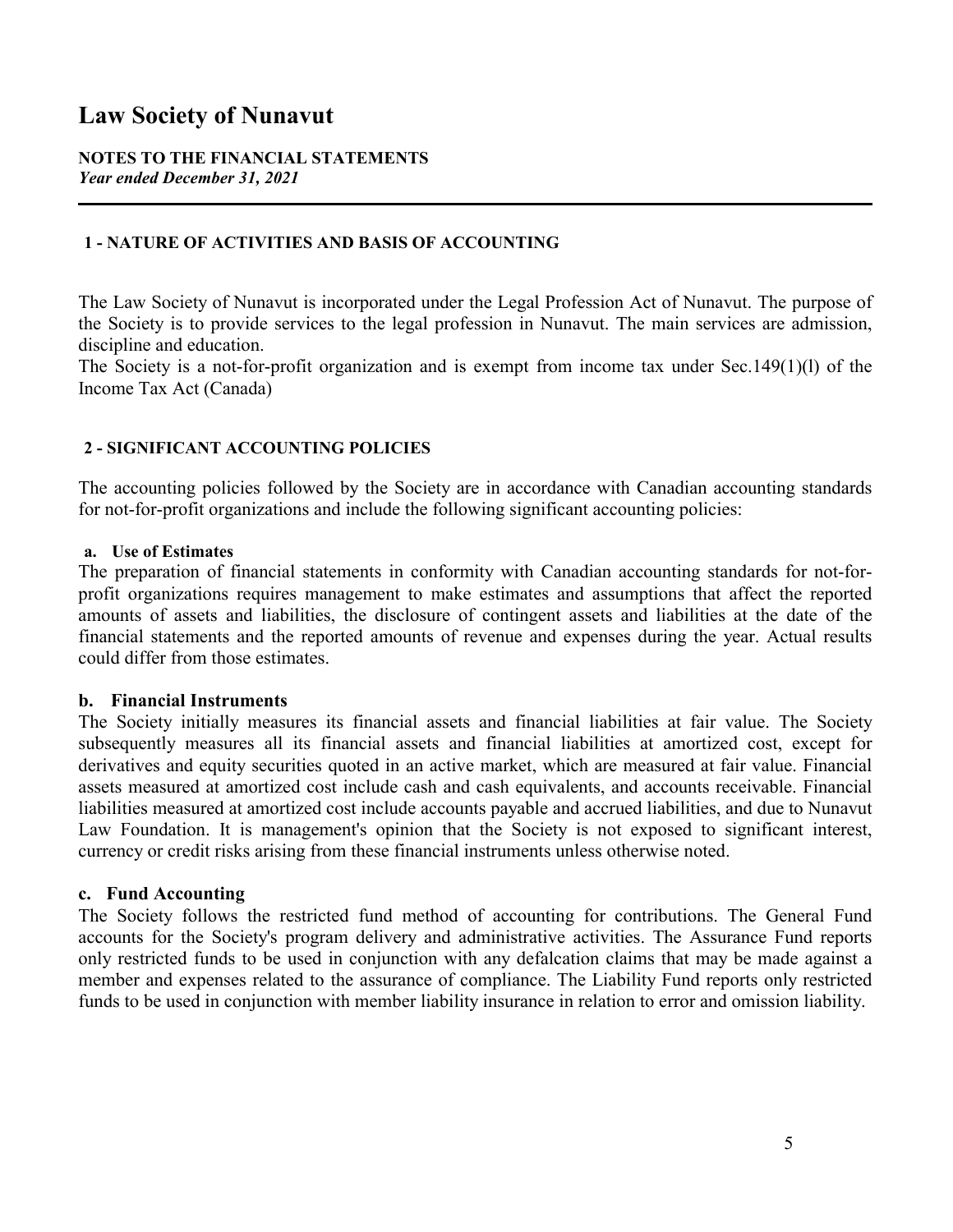#### **NOTES TO THE FINANCIAL STATEMENTS** *Year ended December 31, 2021*

#### **2 - SIGNIFICANT ACCOUNTING POLICIES (CONT.)**

#### **d. Revenue Recognition**

Fees and levies are recognized as revenue in the period in which they are received or receivable if the amount can be reasonably estimated and collection is reasonably assured. Restricted contributions related to general operations are recognized as revenue in the year in which the related expenses are incurred. Restricted contributions related to the Assurance Fund are recognized as revenue in the Assurance Fund in the year received or receivable if the amount to be received can be reasonably estimated and collection is reasonably assured. Restricted contributions related to the Liability Fund are recognized as revenue in the Liability Fund in the year received or receivable if the amount to be received can be reasonably estimated and collection is reasonably assured. Unrestricted contributions are recognized in the general fund in the year received or receivable if the amount to be received can be reasonably estimated and collection is reasonably assured.

#### **e. Contributed Services**

Volunteers contribute a significant number of hours to the Society in carrying out its service delivery activities. Due to the difficulty of determining their fair value, contributed services are not recognized in the financial statements.

#### **f. Equipment**

Equipment is recorded at cost. Amortization is provided annually at rates calculated to write-off the assets over their estimated useful lives. The threshold for capitalization has been set at \$5,000, accordingly all purchases less than the threshold have been expensed.

#### **g. Allocation of Expenditures**

Direct expenditures which are wholly attributable to a specific program are charged directly to the appropriate program. In circumstances where expenditures are not wholly attributable to a specific program these expenditures are allocated amongst the programs based on management's estimates of the time, effort and resources required to support these activities.

#### **h. Cash and Cash Equivalents**

Cash and cash equivalents are comprised of bank account balances net of outstanding cheques and short term highly liquid investments that are readily convertible to cash. Short term investments are recorded at the lower of cost or market value.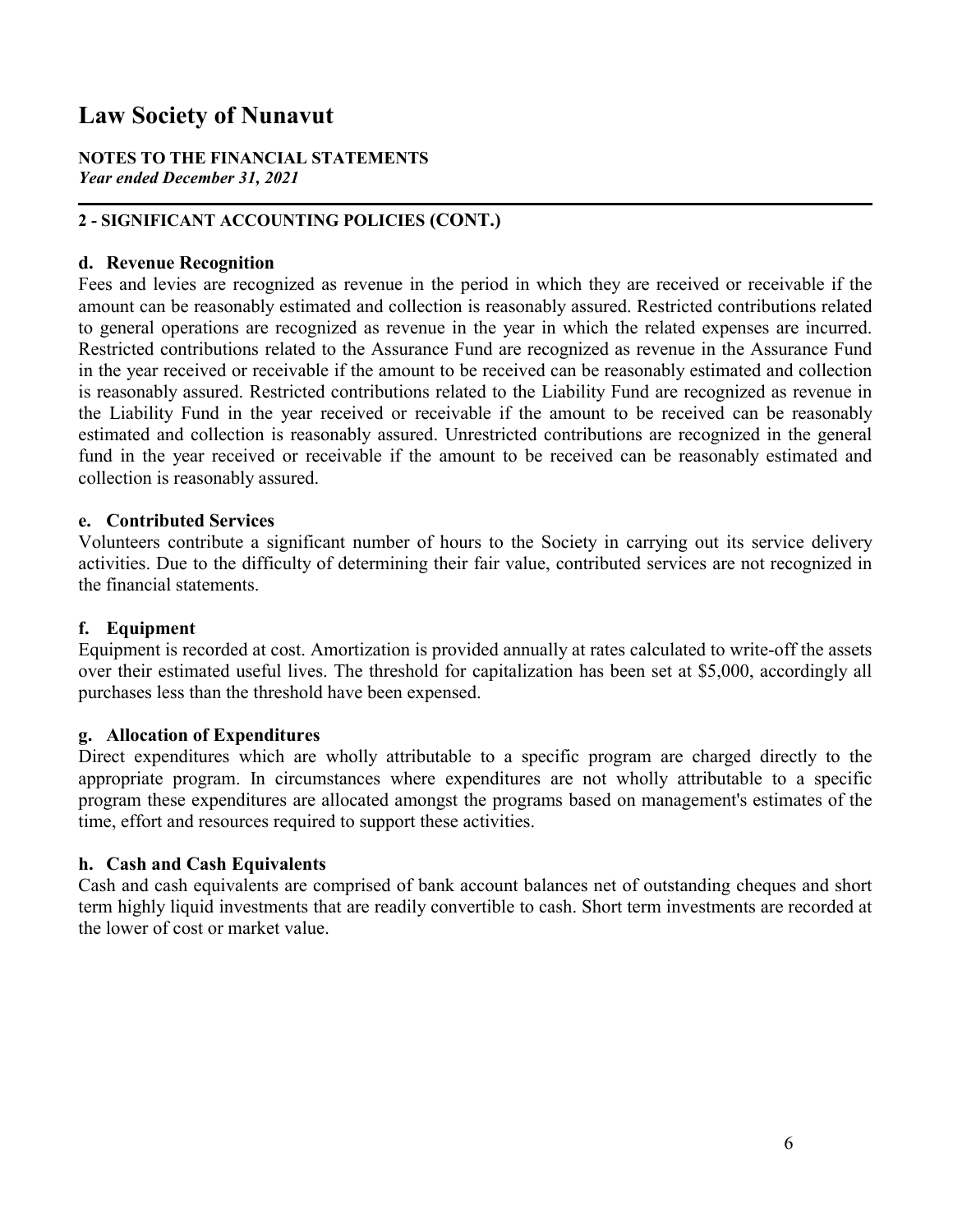#### **NOTES TO THE FINANCIAL STATEMENTS** *Year ended December 31, 2021*

#### **3. ACCOUNTS RECEIVABLE**

|                                                         | 2021   | 2020 |        |
|---------------------------------------------------------|--------|------|--------|
| Trade receivables                                       | 39,561 |      | -      |
| GST receivable                                          | 7,871  |      | 10,536 |
|                                                         | 47.432 |      | 10,536 |
| The allowance for doubtful accounts is $$0 (2020 - $0)$ |        |      |        |

#### **4. ACCOUNTS PAYABLE AND ACCRUED LIABILITIES**

| 2021                      |       |
|---------------------------|-------|
| Trade payables<br>ιυ<br>Ψ | $v -$ |

#### **5. DEFERRED FEE REVENUE**

Deferred fee revenue represents annual fees and levies received in advance of the fiscal year in which they are due. The balance of deferred fees and levies of \$124,131 (2020 - \$23,389) will be taken into income for the year ended December 31, 2021.

#### **6. DEFERRED REVENUE**

|                           | Opening   | Receipts Recognized      |                | 2021           | 2020    |
|---------------------------|-----------|--------------------------|----------------|----------------|---------|
| Government of Canada      | 83,015 \$ | $318,145$ \$             | $(401,160)$ \$ | $\blacksquare$ | 83,015  |
| Law Foundation of Ontario | 43,551    | $\overline{\phantom{a}}$ | (43, 551)      | -              | 43,551  |
|                           | 126,566   | 318,145 \$               | $(444,711)$ \$ | -              | 126,566 |

#### **7. CONTINGENCIES**

#### **Insurance**

The Canadian Lawyers Insurance Association ("CLIA") is a reciprocal insurance exchange established to provide professional liability insurance for the legal profession. The likelihood of a retroassessment call is not determinable at this time. If a retroassessment is called, it will be recorded as an expense in the year in which it occurs.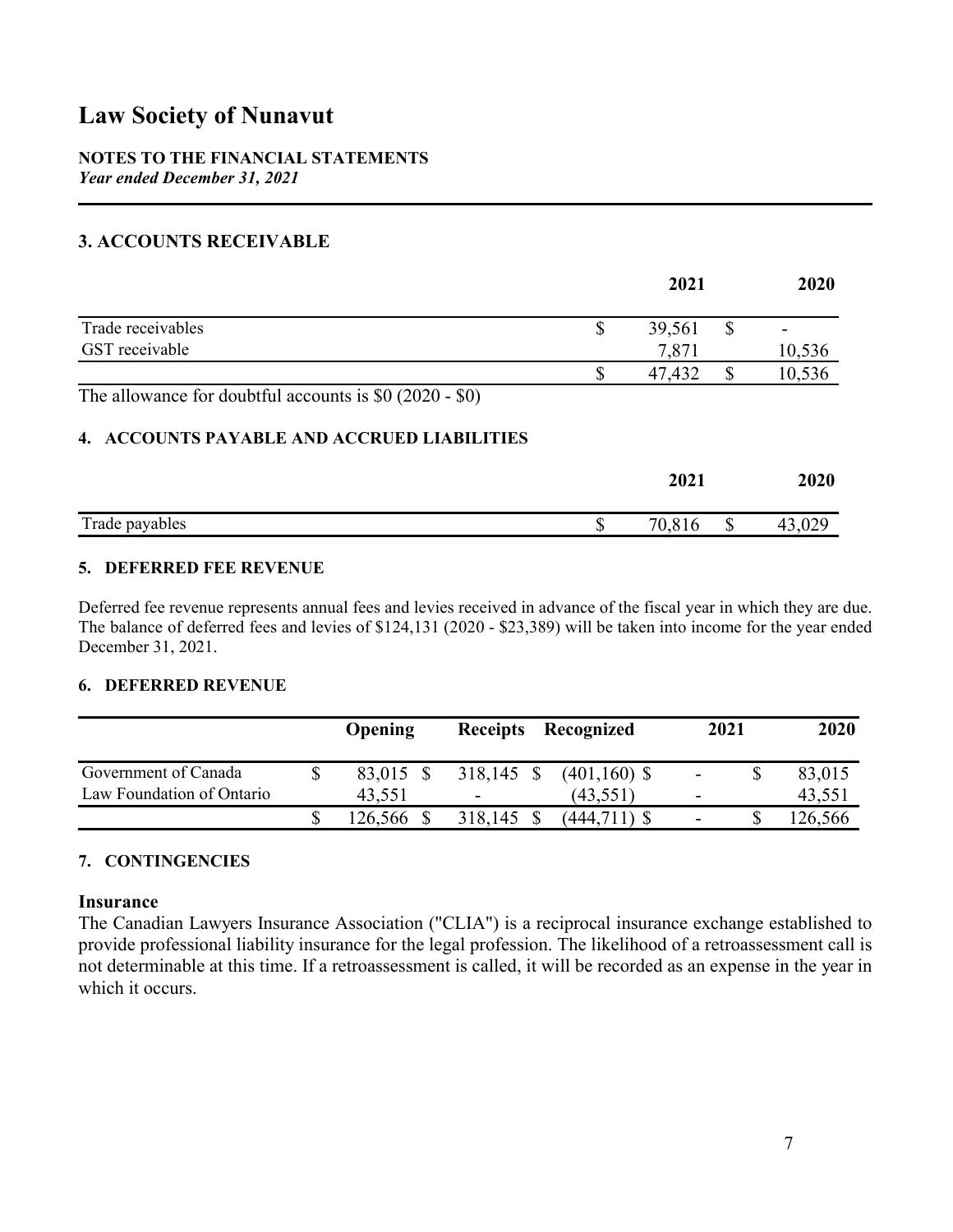#### **NOTES TO THE FINANCIAL STATEMENTS** *Year ended December 31, 2021*

#### **8. COMMITMENTS**

The Society signed an agreement for a five year lease of office space, which commenced January 1, 2020 and ends on December 31, 2024 with annual payments as follows:

| 2022 | \$ | 65,003  |  |
|------|----|---------|--|
| 2023 |    | 66,900  |  |
| 2024 |    | 67,323  |  |
|      | J  | 199,226 |  |

#### **9. COVID-19**

On March 11, 2020, the World Health Organization categorized COVID-19 as a pandemic. The COVID-19 virus is affecting businesses in Nunavut and throughout the world. A high degree of uncertainty persists surrounding the full economic impact of the situation. The unpredictable nature of the spread of the disease makes it difficult to determine the length of time that the Society's operations will be impacted. Consequently, at the time of issuance of these financial statements, the effect that the abrupt decline in economic activity will have on the Society's operations, assets, liabilities, fund balances, revenues, and expenses is not yet known.